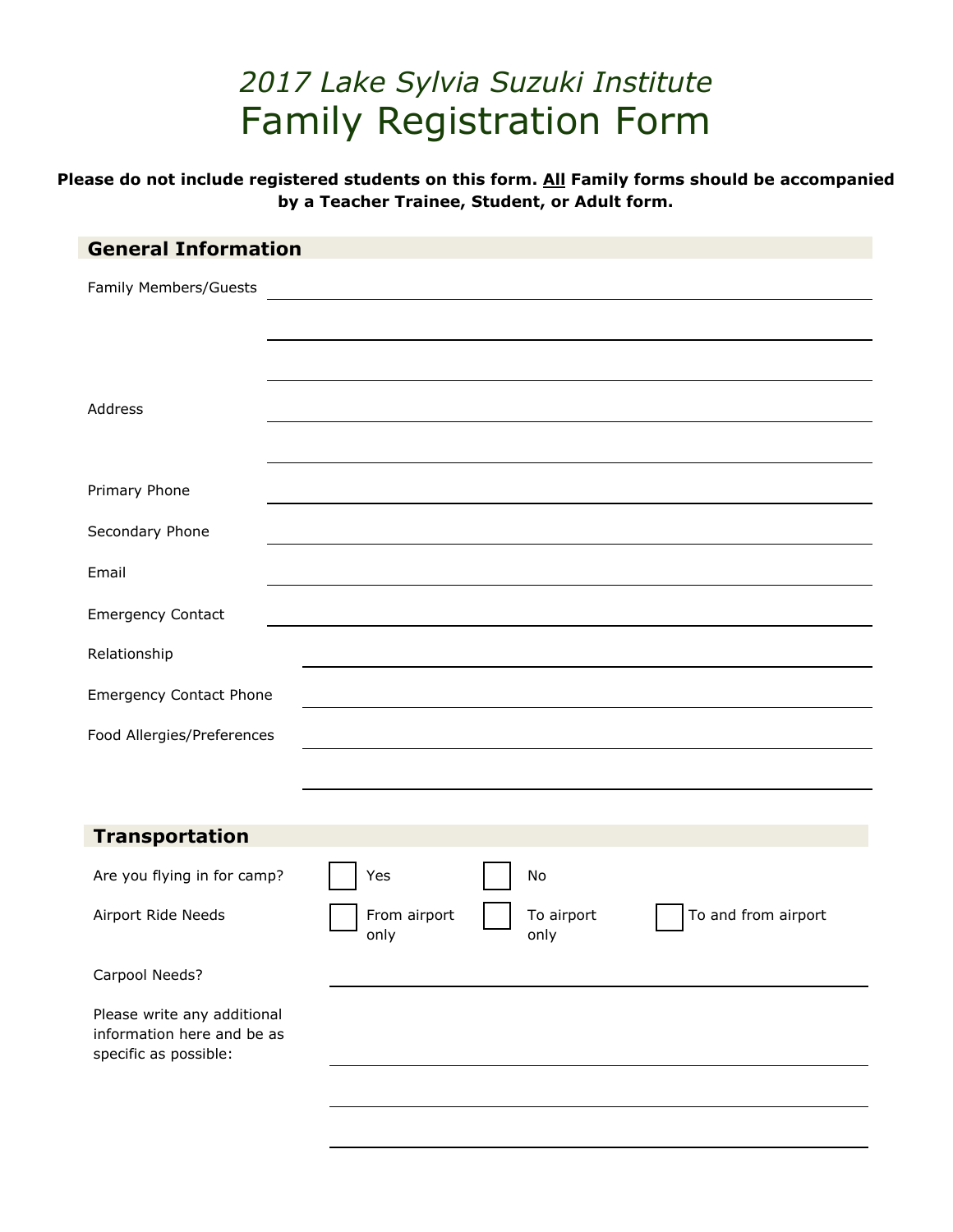## **Housing**

*Family or guests attending? You must also complete a Family registration form. Please bring your own linens and bedding. However if you are flying and this would be difficult, we have a very limited supply available on a first-come, first-served basis.* 

*Camp registration is 9:00 am on Wednesday, June 14. Classes begin at 10:00. If you are traveling a large distance and need to arrive at camp on Tuesday afternoon or evening, please notify us and inquire about the fee for early arrival.* 

| Would you like to borrow bedding, if available? |  |
|-------------------------------------------------|--|
| Please write any additional information here:   |  |
| Any other special needs we can accommodate?     |  |
|                                                 |  |

#### **Fees**

*Please check all applicable boxes. Application deadline is April 1 st* **.** *All fees non-refundable after April 1. Make checks payable to: Lake Sylvia Suzuki Flute and Recorder Institute.*

| <b>Room and Board:</b> | \$220 (Ages 7 and up) |  |
|------------------------|-----------------------|--|
|                        | $x$ \$220<br>$=$      |  |
|                        | $$90 (Ages 5 - 6)$    |  |
|                        | x \$90                |  |
|                        | Free (Ages 0-4)       |  |
|                        |                       |  |
| <b>Art Class:</b>      | \$15 (Ages 0-18)      |  |
|                        | $x$ \$15              |  |
| <b>Total enclosed:</b> |                       |  |

*Customized shorter stays are available. Contact the registrar at lake.sylvia.flute.camp@gmail.com for adjusted fees.* 

## **Liability and Media Release**

### **The following Liability statement must be accepted by all adult participants and by the parent or guardian of participants under the age of 18.**

I understand that the Lake Sylvia Suzuki Flute Institute will use reasonable safety precautions, but cannot guarantee the safety of campers. On behalf of myself and any guests or family, I understand, state and agree to hold the institute, its directors, faculty, and employees, harmless from all liability of any kind by reason of any accident, injury or damage, whether to person or property, resulting from my, my guest's, or my family's participation in the camp program.